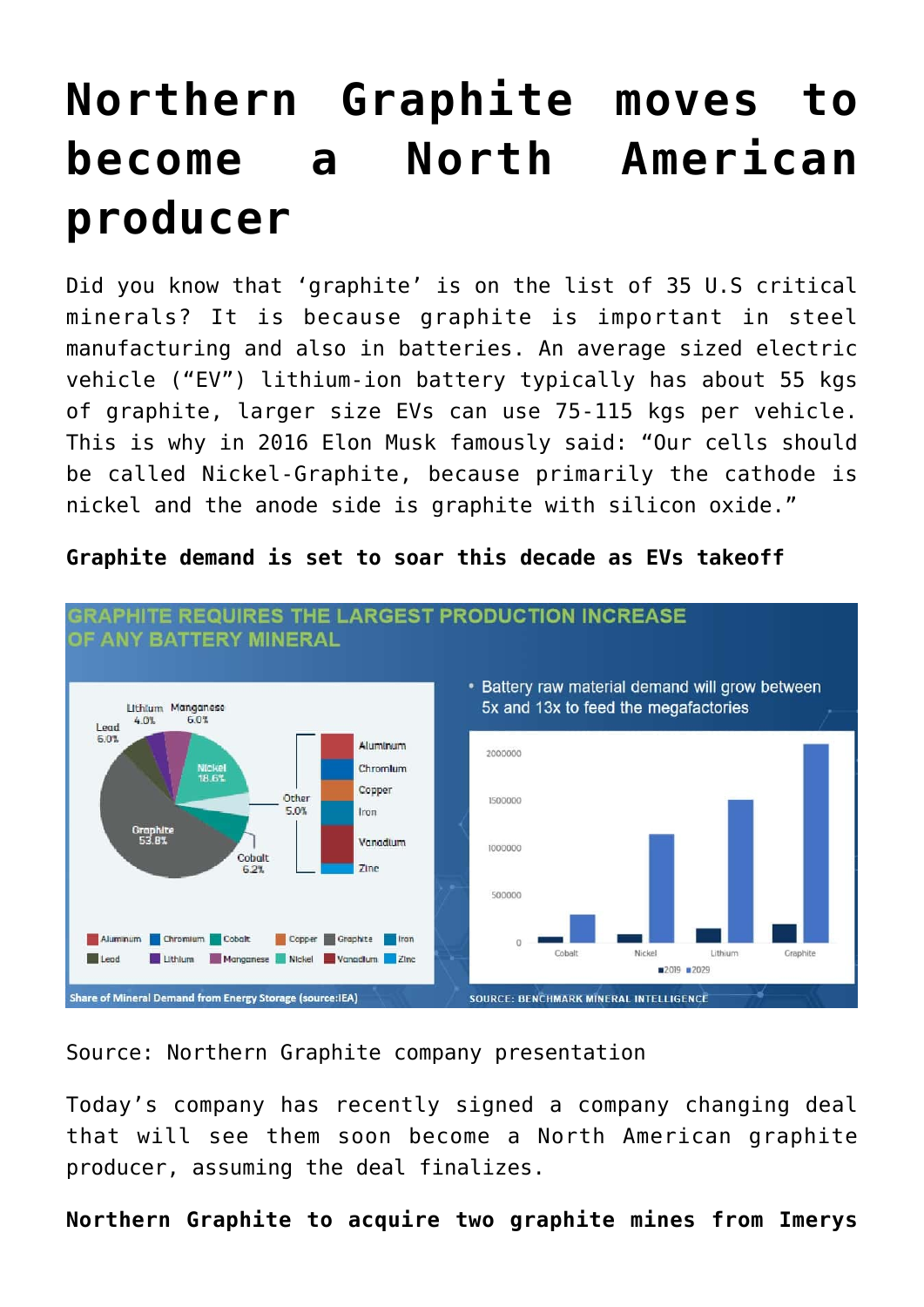### **Group**

[Northern Graphite Corporation](https://www.northerngraphite.com/) (TSXV: NGC) [announced](https://www.northerngraphite.com/media/news-releases/display/northern-graphite-to-acquire-two-graphite-mines-from-imerys-group) on December 2, 2021: "Northern Graphite to acquire two graphite mines from Imerys Group."

The two graphite mines are the Lac des Iles, producing graphite mine in Quebec, Canada, and the Okanjande graphite deposit/Okorusu processing plant in Namibia. The purchase price is approximately [US\\$40 million.](https://www.northerngraphite.com/media/news-releases/display/northern-graphite-to-acquire-two-graphite-mines-from-imerys-group) Northern Graphite plans to fund the deal and raise extra working capital, according to a term sheet with Sprott Resource Streaming and Royalty Corp., through [US\\$40 million](https://www.northerngraphite.com/media/news-releases/display/northern-graphite-corporate-and-market-update) in debt/royalty/stream financing plus a US\$15 million (~[C\\$20 million\)](https://www.northerngraphite.com/media/news-releases/display/northern-graphite-announces-terms-of-private-placement) private placement equity raise.

Northern Graphite CEO, Gregory Bowes, [stated](https://www.northerngraphite.com/media/news-releases/display/northern-graphite-to-acquire-two-graphite-mines-from-imerys-group): "This is a truly transformational deal that will elevate Northern from one of over 20 junior graphite companies looking for project financing to being **the only North American and the world's** third largest<sup>1</sup> non-Chinese graphite producing company."

*Note: Bold emphasis by the author.*

#### **Northern Graphite's existing graphite project**

Northern Graphite owns the Bissett Creek Graphite Project located 100km east of North Bay, Ontario, Canada and close to major roads and infrastructure. The Company has completed an NI 43-101 Bankable Feasibility Study and received its major environmental permit. The next step is project financing. More details on the Bissett Creek project [here.](https://www.northerngraphite.com/project/bissett-creek-project/overview/)

#### **Northern Graphite's company goal and strategy**

Northern Graphite is focused on becoming a world leading producer of natural graphite and on the upgrade of mine concentrates into high value products critical to the green energy revolution including lithium-ion battery anode material for EVs and stationary power systems, fuel cells, and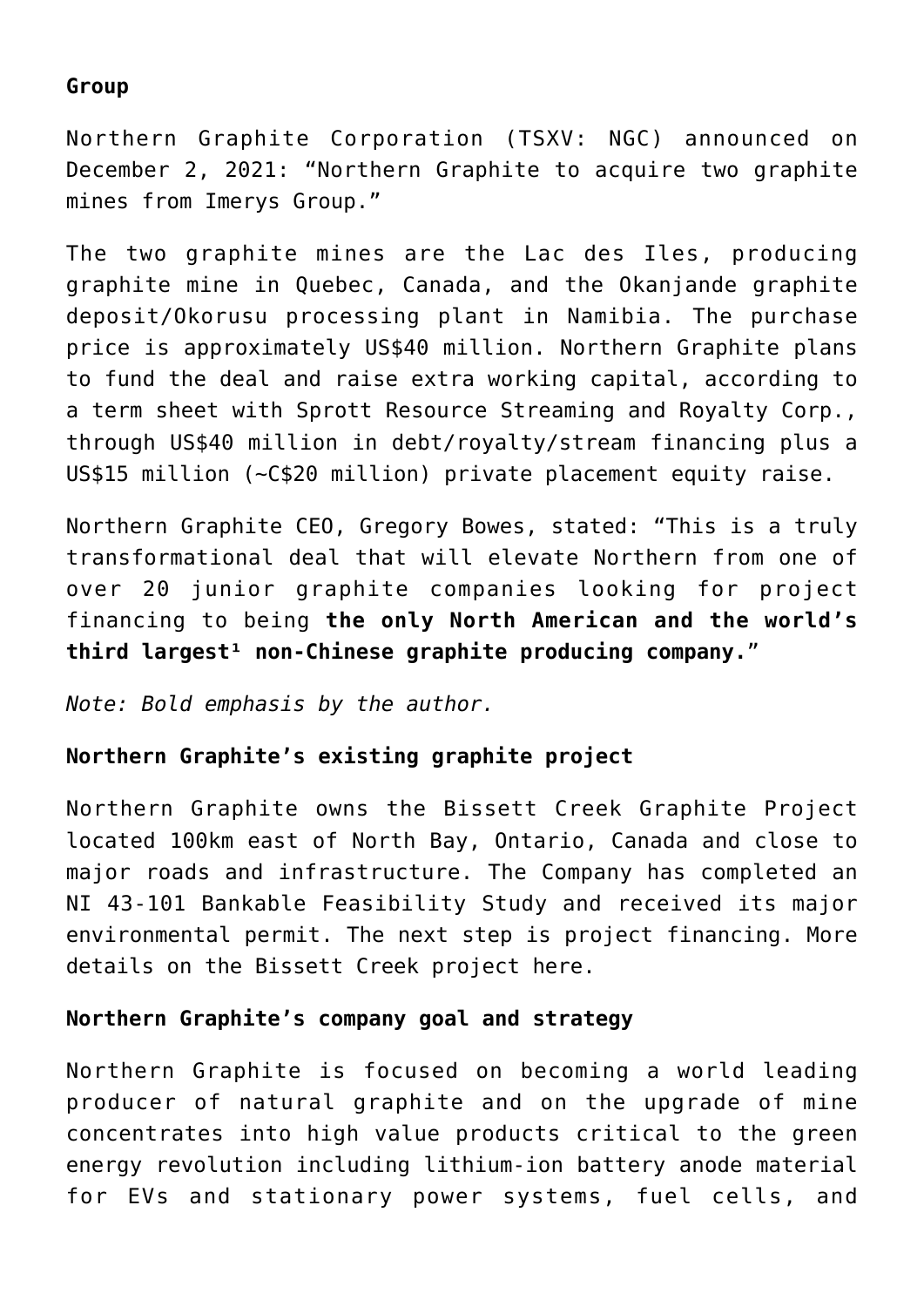graphene, as well as advanced industrial technologies. The upgrading of mine concentrates usually means upgrading flake graphite (sells at [~US\\$550-1,000/t](https://www.indmin.com/Article/4019744/Graphite-LatestNews/Production-halt-pushes-fob-China-fine-graphite-flake-price-up.html)) to active coated spherical graphite (sells at [~US\\$7,000+/t](https://leadingedgematerials.com/leading-edge-materials-reports-quarterly-results-to-january-31-2021/)). Northern Graphite is not yet at this stage, but it is their plan to go in that direction, which makes good business sense, to increase profit margins. Manufacturing and selling graphene is another way to add value.

| Québec<br><b>Namibia</b><br><b>Ontario</b> | •50,000tpy of graphite production capacity<br>- Only North American producer<br>- Third largest non-Chinese producer<br>• Plus two large development projects with 100,000tpy<br>potential<br>• All projects have quality flake graphite<br>- Its not just about flake size and purity!<br>• All projects located close to infrastructure<br>• All projects located in politically stable countries<br>• Attractive valuation/share structure<br>• Trading halted pending TSXV approval of transaction |
|--------------------------------------------|--------------------------------------------------------------------------------------------------------------------------------------------------------------------------------------------------------------------------------------------------------------------------------------------------------------------------------------------------------------------------------------------------------------------------------------------------------------------------------------------------------|

Source: [Northern Graphite company presentation](https://www.northerngraphite.com/_resources/presentations/corporate-presentation.pdf)

## **Closing remarks**

Northern Graphite has made a company changing deal by purchasing two graphite mines (and a processing plant) for only ~US\$40 million. Combine this with their existing advanced stage Bissett Creek graphite Project, and Northern Graphite will own 3 graphite projects/mines, two in Canada and one in Namibia.

A key to the new acquisition is that the Quebec based Lac des Iles Mine is already a producing asset. The Okanjande is a fully operational, permitted, mine in Namibia (currently on